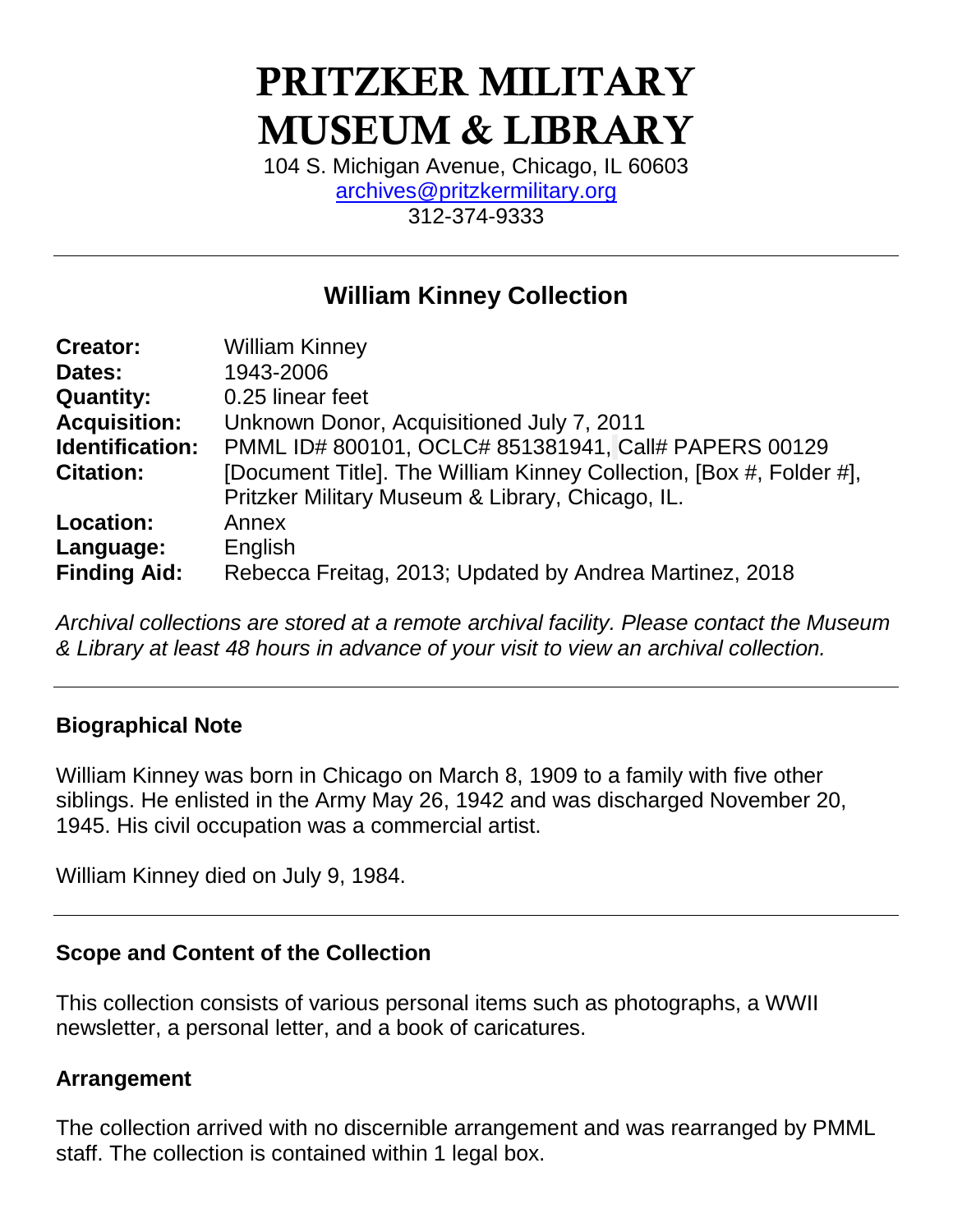## **Rights**

Copyrights held by William Kinney were transferred to the Pritzker Military Museum & Library. All other rights are held by the author or publisher. Users assume responsibility for following copyright laws as established by US Code Title 17.

## **Key Subjects**

This collection is indexed under the following headings in the Library's online catalog. Researchers interested in materials about related topics, persons, or places should search the catalog using these subject headings.

#### **Names**

Kinney, William T. (1909-1984)

#### **Subjects**

World War, 1939-1945 United States, Army

## **Container List**

| <b>Box Folder</b> | Item ID#  | <b>Title</b>                                        | <b>Dates</b> |  |
|-------------------|-----------|-----------------------------------------------------|--------------|--|
| 1                 |           | <b>Personal Items</b>                               |              |  |
|                   |           | 800101001 Letter from Bill Kinney to Patrick Kinney | $2$ -Feb-43  |  |
|                   |           | 800101002 Portrait of a soldier                     | n.d.         |  |
|                   |           | 800101003 Group portrait of soldiers                | n.d.         |  |
|                   |           | 800101004 Toss-Up Newsletter                        | 11-Nov-45    |  |
|                   |           | 800101005 Battle of the Bulge Veterans print out    | $1-Jan-06$   |  |
|                   | 800101006 | Honorable Discharge Papers for William<br>Kinney    | 20-Nov-45    |  |
|                   | 800101007 | Photo from a magazine, labeled "Bill's Art<br>Room" | n.d.         |  |